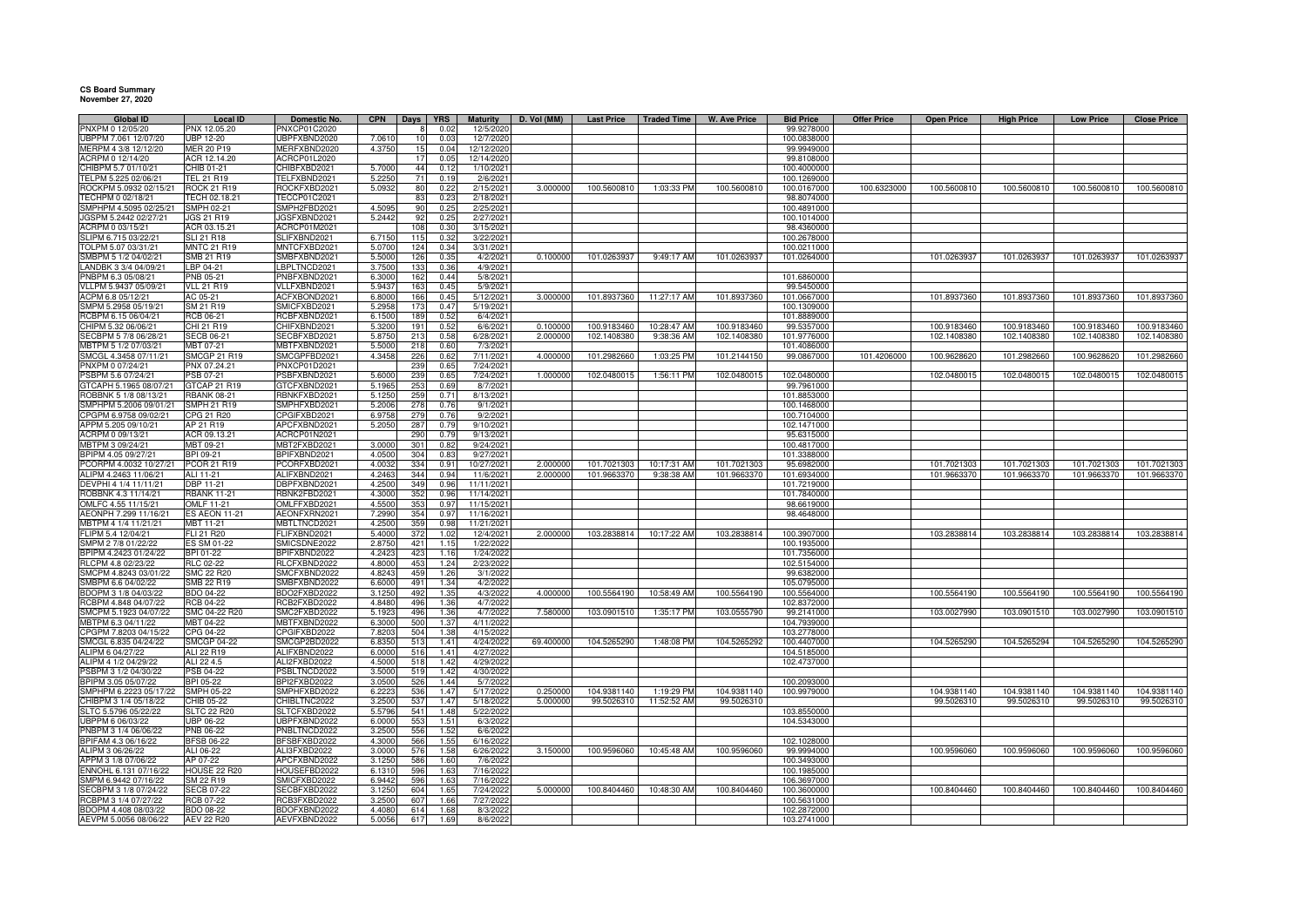| <b>Global ID</b>       | <b>Local ID</b>      | Domestic No.        | <b>CPN</b>     | Days | <b>YRS</b> | <b>Maturity</b> | D. Vol (MM) | <b>Last Price</b> | <b>Traded Time</b>      | <b>W. Ave Price</b> | <b>Bid Price</b> | <b>Offer Price</b> | <b>Open Price</b> | <b>High Price</b> | <b>Low Price</b> | <b>Close Price</b> |
|------------------------|----------------------|---------------------|----------------|------|------------|-----------------|-------------|-------------------|-------------------------|---------------------|------------------|--------------------|-------------------|-------------------|------------------|--------------------|
| FLIPM 5.3567 08/20/22  | FLI 22 R20           | FLIFXBND2022        | 5.3567         | 631  | 1.73       | 8/20/2022       | 2.000000    | 104.2768610       | 10:08:30 AM             | 104.2768610         | 103.0846000      | 104.6205000        | 104.2768610       | 104.2768610       | 104.2768610      | 104.2768610        |
| EWPM 4 09/21/22        | EW 09-22             | EWBLTNCD2022        | 4.0000         | 663  | 1.82       | 9/21/2022       |             |                   |                         |                     |                  |                    |                   |                   |                  |                    |
| ENNOHL 4.05 10/14/22   | ES HOUSE 10-22       | HOUSESDN2022        | 4.0500         | 686  | 1.88       | 10/14/2022      |             |                   |                         |                     | 99.9987000       |                    |                   |                   |                  |                    |
| CHIBPM 2 3/4 10/22/22  | CHIB 10-22           | CHIBFXBD2022        | 2.7500         | 694  | 1.90       | 10/22/2022      |             |                   |                         |                     | 99.3131000       |                    |                   |                   |                  |                    |
| PNBPM 3 3/4 10/27/22   | <b>PNB 10-22</b>     | PNB2LTNC2022        | 3.7500         | 699  | 1.91       | 10/27/202       |             |                   |                         |                     |                  |                    |                   |                   |                  |                    |
| AUBPM 4 5/8 11/07/22   | <b>AUB 11-22</b>     | AUBFXBND2022        | 4.625          | 710  | 1.94       | 11/7/202        |             |                   |                         |                     | 103.0404000      | 103.9977000        |                   |                   |                  |                    |
| RCBPM 4.426 11/13/22   | <b>RCB 11-22</b>     | RCBFXBND2022        | 4.426          | 716  | 1.96       | 11/13/202       |             |                   |                         |                     | 102.6905000      |                    |                   |                   |                  |                    |
| LANDBK 2.5872 11/17/22 | LBP 11-22            | BPFXBND2022         | 2.587          | 720  | 1.97       | 11/17/202       |             |                   |                         |                     | 99.9753000       |                    |                   |                   |                  |                    |
| CHIBPM 3.65 12/02/22   | CHIB 12-22           | CHIB2LTN2022        | 3.6500         | 735  | 2.01       | 12/2/2022       | 4.000000    | 100.0960690       | 11:52:51 AM             | 100.0960690         |                  |                    | 100.0960690       | 100.0960690       | 100.0960690      | 100.0960690        |
| ROBBNK 4 1/8 12/16/22  | <b>RBANK 12-22</b>   | <b>BANKLTN2022</b>  | 4.1250         | 749  | 2.05       | 12/16/202       |             |                   |                         |                     |                  |                    |                   |                   |                  |                    |
| SMCGL 5 3/8 12/22/22   | <b>SMCGP 22 R20</b>  | SMCGPFBD2022        | 5.375          | 755  | 2.07       | 12/22/202       | 2.00000     | 102.5962180       | 1:37:45 PM              | 102.3703922         | 97.8469000       |                    | 100.3379600       | 102.5962180       | 100.3379600      | 102.5962180        |
| FLIPM 5.0496 01/07/23  | CPI 01-23 R20        | CPIFXBND2023        | 5.0496         | 771  | 2.11       | 1/7/202         |             |                   |                         |                     | 99.6020000       |                    |                   |                   |                  |                    |
| PSBPM 4 1/2 02/04/23   | PSB 02-23            | SBFXBND2023         | 4.5000         | 799  | 2.19       | 2/4/202         |             |                   |                         |                     | 99.9987000       |                    |                   |                   |                  |                    |
| RCBPM 3 3/4 02/11/23   | RCB 02-23            | RCBLTNCD2023        | 3.7500         | 806  | 2.21       | 2/11/202        |             |                   |                         |                     |                  |                    |                   |                   |                  |                    |
| BDOPM 3 5/8 02/18/23   | BDO 02-23            | BDOLTNCD2023        | 3.625          | 813  | 2.23       | 2/18/202        |             |                   |                         |                     |                  |                    |                   |                   |                  |                    |
| EWPM 4 1/2 02/21/23    | EW 02-23             | EWBFXBND2023        | 4.500          | 816  | 2.23       | 2/21/202        |             |                   |                         |                     | 102.3443000      |                    |                   |                   |                  |                    |
| GTCAPH 5.0937 02/27/23 | GTCAP 23 R20         | GTCFXBND2023        | 5.093          | 822  | 2.25       | 2/27/202        |             |                   |                         |                     | 98.3717000       |                    |                   |                   |                  |                    |
| SMPHPM 5.663 03/01/23  | SMPH 23 R21          | SMPHFXBD2023        | 5.663          | 824  | 2.26       | 3/1/2023        | 1.410000    |                   | 105.7471330 11:43:02 AM | 105.7471330         | 100.3310000      |                    | 105.7471330       | 105.7471330       | 105.7471330      | 105.7471330        |
| SMCPM 6 1/4 03/19/23   | SMC 23 R21           | SMCFXBND2023        | 6.250          | 842  | 2.31       | 3/19/202        |             |                   |                         |                     | 106.2786000      |                    |                   |                   |                  |                    |
| MBTPM 4 1/2 04/24/23   | MBT 04-23            | MBTFXBND2023        | 4.500          | 878  | 2.40       | 4/24/202        |             |                   |                         |                     | 102.5209000      |                    |                   |                   |                  |                    |
| PNBPM 3 7/8 04/26/23   | PNB 04-23            | PNBLTNCD2023        | 3.875          | 880  | 2.41       | 4/26/2023       |             |                   |                         |                     |                  |                    |                   |                   |                  |                    |
| EDCPM 4.7312 05/03/23  | EDC 23 R19           | EDCFXBND2023        | 4.731          | 887  | 2.43       | 5/3/202         |             |                   |                         |                     | 103.0677000      |                    |                   |                   |                  |                    |
| SECBPM 3 7/8 05/08/23  |                      | SECBLTNC2023        | 3.875          |      | 2.44       |                 |             |                   |                         |                     |                  |                    |                   |                   |                  |                    |
|                        | <b>SECB 05-23</b>    |                     |                | 892  |            | 5/8/202         |             |                   |                         |                     |                  |                    |                   |                   |                  |                    |
| BPIPM 3 3/4 05/24/23   | BPI 05-23            | BPILTNCD2023        | 3.750          | 908  | 2.49       | 5/24/202        |             |                   |                         |                     |                  |                    |                   |                   |                  |                    |
| ACPM 3.92 07/07/23     | AC 23 R22            | ACFXBOND2023        | 3.920          | 952  | 2.61       | 7/7/202         |             |                   |                         |                     | 99.0078000       |                    |                   |                   |                  |                    |
| SMCGL 4.7575 07/11/23  | <b>SMCGP 23 R21</b>  | SMCGPFBD2023        | 4.757          | 956  | 2.62       | 7/11/202        | 2.000000    | 104.6442480       | 1:22:30 PM              | 104.6442480         | 100.6294000      |                    | 104.6442480       | 104.6442480       | 104.6442480      | 104.6442480        |
| GLOPM 5.2792 07/17/23  | GLO 23 R20           | GLOFXBND2023        | 5.279          | 962  | 2.63       | 7/17/202        |             |                   |                         |                     | 104.7035000      |                    |                   |                   |                  |                    |
| RLCPM 3.683 07/17/23   | <b>RLC 07-23</b>     | RLCFXBND2023        | 3.683          | 962  | 2.63       | 7/17/2023       |             |                   |                         |                     | 100.7027000      |                    |                   |                   |                  |                    |
| SMCGL 6 3/4 08/17/23   | SMCGP 08-23 R21      | SMCGP2BD2023        | 6.7500         | 993  | 2.72       | 8/17/2023       |             |                   |                         |                     | 102.6188000      |                    |                   |                   |                  |                    |
| UBPPM 4 3/8 08/21/23   | UBP 08-23            | <b>JBPLTNCD2023</b> | 4.3750         | 997  | 2.73       | 8/21/2023       |             |                   |                         |                     |                  |                    |                   |                   |                  |                    |
| MBTPM 3 1/2 09/19/23   | MBT 09-23            | MBTLTNCD2023        | 3.5000         | 1026 | 2.81       | 9/19/2023       |             |                   |                         |                     |                  |                    |                   |                   |                  |                    |
| ALIPM 7.0239 10/05/23  | ALI 23 R21           | ALI2FXBD2023        | 7.023          | 1042 | 2.85       | 10/5/202        |             |                   |                         |                     | 104.6561000      |                    |                   |                   |                  |                    |
| ALIPM 3.8915 10/07/23  | <b>ALI 23 R22</b>    | ALIFXBND2023        | 3.891          | 1044 | 2.86       | 10/7/202        |             |                   |                         |                     | 98.8449000       |                    |                   |                   |                  |                    |
| CORPM 4.5219 10/27/23  | <b>PCOR 23 R21</b>   | PCORFXBD2023        | 4.521          | 1064 | 2.91       | 10/27/202       |             |                   |                         |                     | 96.7334000       |                    |                   |                   |                  |                    |
| DELMPI 3.484 10/30/23  | DMPI 10-23           | MPIFXBD2023         | 3.484          | 1067 | 2.92       | 10/30/202       |             |                   |                         |                     | 99.9964000       | 99.9991000         |                   |                   |                  |                    |
| SECBPM 4 1/2 11/02/23  | <b>SECB 11-23</b>    | ECB2LTN2023         | 4.500          | 1070 | 2.93       | 11/2/2023       |             |                   |                         |                     |                  |                    |                   |                   |                  |                    |
| BDOPM 4 3/8 11/07/23   | BDO 11-23            | BDO2LTNC2023        | 4.375          | 1075 | 2.94       | 11/7/2023       |             |                   |                         |                     |                  |                    |                   |                   |                  |                    |
| FLIPM 5.4333 11/08/23  | FLI 23 R20           | FLIFXBND2023        | 5.433          | 1076 | 2.95       | 11/8/202        |             |                   |                         |                     | 100.1557000      |                    |                   |                   |                  |                    |
| AEONPH 7.695 11/16/23  | <b>ES AEON 11-23</b> | AEONFXRN2023        | 7.695          | 1084 | 2.97       | 11/16/202       |             |                   |                         |                     | 96.0477000       |                    |                   |                   |                  |                    |
| AEVPM 2.8403 11/16/23  | AEV 11-23            | <b>IEV2FXBD2023</b> | 2.840          | 1084 | 2.97       | 11/16/202       |             |                   |                         |                     | 99.8310000       |                    |                   |                   |                  |                    |
| FLIPM 3.3353 11/18/23  | FLI 11-23            | LI2FXBD2023         | 3.335          | 108  | 2.97       | 11/18/202       | 5.50000     | 100.2396800       | 9:37:26 AM              | 100.2396800         | 100.0004000      |                    | 100.2396800       | 100.2396800       | 100.2396800      | 100.2396800        |
| AEVPM 4.6188 11/21/23  | AEV 23 R20           | AEVFXBND2023        | 4.618          | 108  | 2.98       | 11/21/202       |             |                   |                         |                     | 97.9348000       |                    |                   |                   |                  |                    |
| EWPM 4 5/8 12/07/23    | EW 12-23             | EWBLTNCD2023        | 4.625          | 110  | 3.03       | 12/7/202        |             |                   |                         |                     |                  |                    |                   |                   |                  |                    |
| SMPM 5.159 12/09/23    | SM 23 R21            | SMICFXBD2023        | 5.159          | 110  | 3.03       | 12/9/202        | 1.000000    | 105.0108188       | 11:47:52 AM             | 105.0108188         | 99.4033000       |                    | 105.0108188       | 105.0108188       | 105.0108188      | 105.0108188        |
| VLLPM 8 12/21/23       | <b>VLL 23 R21</b>    | VLLFXBND2023        | 8.000          | 1119 | 3.06       | 12/21/202       |             |                   |                         |                     | 104.6181000      |                    |                   |                   |                  |                    |
| CHIBPM 4.55 01/12/24   | CHIB 01-24           | CHIBLTNC2024        | 4.550          | 114  | 3.12       | 1/12/2024       | 12.000000   | 99.2792210        | 1:30:36 PM              | 99.2792210          |                  |                    | 99.2792210        | 99.2792210        | 99.2792210       | 99.2792210         |
| ROBBNK 4 7/8 01/16/24  | <b>RBANK 01-24</b>   | RBANKLTN2024        | 4.875          | 1145 | 3.14       | 1/16/202        |             |                   |                         |                     |                  |                    |                   |                   |                  |                    |
| FDCPM 6.1458 01/24/24  | <b>FDC 24 R21</b>    | FDCFXBND2024        | 6.145          | 115  | 3.16       | 1/24/2024       |             |                   |                         |                     | 103.6108000      |                    |                   |                   |                  |                    |
| APPM 7.5095 01/25/24   | AP 24 R22            | APCFXBND2024        | 7.509          | 1154 | 3.16       | 1/25/202        |             |                   |                         |                     | 108.3313000      |                    |                   |                   |                  |                    |
| ALIPM 5 01/30/24       | ALI 24 R20           | ALIFXBND2024        | 5.000          | 1159 | 3.17       | 1/30/2024       | 8.50000     | 104.4656040       | 9:26:57 AM              | 104.4656040         | 104.4510000      |                    | 104.4656040       | 104.4656040       | 104.4656040      | 104.4656040        |
| TELPM 5.2813 02/06/24  | <b>TEL 24 R21</b>    | TELFXBND2024        | 5.281          | 1166 | 3.19       | 2/6/202         |             |                   |                         |                     | 99.3640000       |                    |                   |                   |                  |                    |
| PSBPM 5 02/09/24       | PSB 02-24            | PSBLTNCD2024        | 5.000          | 1169 | 3.20       | 2/9/202         |             |                   |                         |                     |                  |                    |                   |                   |                  |                    |
| IGSPM 5.3 02/27/24     | <b>JGS 24 R20</b>    | IGSFXBND2024        | 5.300          | 1187 | 3.25       | 2/27/202        |             |                   |                         |                     | 99.4050000       |                    |                   |                   |                  |                    |
| SMCPM 5.284 03/01/24   | <b>SMC 24 R22</b>    | SMCFXBND2024        | 5.284          | 1190 | 3.26       | 3/1/2024        |             |                   |                         |                     | 96.0369000       |                    |                   |                   |                  |                    |
| STIEPM 5.8085 03/23/24 | STIESG 24 R22        | STIGFXBD2024        | 5.808          | 1212 | 3.32       | 3/23/2024       |             |                   |                         |                     | 92.3002000       |                    |                   |                   |                  |                    |
| MEGPM 5.3535 03/28/24  | MEG 24 R22           | MEGFXBND2024        | 5.353          | 1217 | 3.33       | 3/28/2024       | 5.000000    | 105.7328420       | 1:40:48 PM              | 105.7328420         | 104.1690000      |                    | 105.7328420       | 105.7328420       | 105.7328420      | 105.7328420        |
| RCBPM 5 1/2 03/28/24   | RCB 03-24            | RCBLTNCD2024        | 5.5000         | 1217 | 3.33       | 3/28/2024       |             |                   |                         |                     |                  |                    |                   |                   |                  |                    |
| TOLPM 5 1/2 03/31/24   | <b>MNTC 24 R21</b>   | MNTCFXBD2024        | 5.5000         | 1220 | 3.34       | 3/31/2024       |             |                   |                         |                     | 98.4985000       |                    |                   |                   |                  |                    |
| SMBPM 6 04/02/24       | <b>SMB 24 R21</b>    | SMBFXBND2024        | 6.0000         | 1222 | 3.35       | 4/2/2024        |             |                   |                         |                     | 100.7398000      |                    |                   |                   |                  |                    |
| SMPM 3.3613 04/02/24   | SM 04-24             | SMIC2FBD2024        | 3.361          | 1222 | 3.35       | 4/2/202         |             |                   |                         |                     | 99.8758000       |                    |                   |                   |                  |                    |
| MBTPM 5 3/8 04/04/24   | MBT 04-24            | <b>MBT2LTNC2024</b> |                | 1224 | 3.35       | 4/4/202         |             |                   |                         |                     |                  |                    |                   |                   |                  |                    |
| PBC 5 5/8 04/08/24     | <b>PBCOM 04-24</b>   | PBCOMLTN2024        | 5.375<br>5.625 | 1228 | 3.36       | 4/8/202         |             |                   |                         |                     |                  |                    |                   |                   |                  |                    |
| PCORPM 7.8183 04/19/24 | <b>PCOR 24 R22</b>   | PCORFXBD2024        | 7.818          | 1239 | 3.39       | 4/19/2024       | 0.500000    | 110.0275840       | 1:28:43 PM              | 110.0275840         | 108.7194000      |                    | 110.0275840       | 110.0275840       | 110.0275840      | 110.0275840        |
| SMCGL 7.1783 04/24/24  | SMCGP 04-24 R22      | SMCGP2BD2024        | 7.178          | 1244 | 3.41       | 4/24/2024       | 2.060000    | 108.1455170       | 1:04:11 PM              | 108.1455170         | 101.6673000      |                    | 108.1455170       | 108.1455170       | 108.1455170      | 108.1455170        |
|                        |                      |                     |                |      |            |                 |             |                   |                         |                     |                  |                    |                   |                   |                  |                    |
| SMPHPM 5.1683 05/18/24 | SMPH 05-24 R22       | SMPH2FBD2024        | 5.168          | 1268 | 3.47       | 5/18/202        |             |                   |                         |                     | 107.9370000      |                    |                   |                   |                  |                    |
| SMPM 5.6125 05/19/24   | SM 24 R21            | SMICFXBD2024        | 5.612          | 1269 | 3.47       | 5/19/202        |             |                   |                         |                     | 99.1849000       |                    |                   |                   |                  |                    |
| AEVPM 6.0157 06/18/24  | <b>AEV 24 R23</b>    | AEVFXBND2024        | 6.015          | 1299 | 3.56       | 6/18/202        |             |                   |                         |                     | 102.4620000      |                    |                   |                   |                  |                    |
| MBTPM 3 7/8 07/20/24   | MBT 07-24            | <b>JBTLTNCD2024</b> | 3.875          | 1331 | 3.64       | 7/20/2024       |             |                   |                         |                     |                  |                    |                   |                   |                  |                    |
| FFPM 6.0952 07/21/24   | DD 24 R22            | DDFXBOND2024        | 6.095          | 1332 | 3.65       | 7/21/2024       | 23.000000   | 101.9482380       | 11:33:53 AM             | 101.9482380         | 94.0338000       | 101.9482000        | 101.9482380       | 101.9482380       | 101.9482380      | 101.9482380        |
| STCAPH 5 5/8 08/07/24  | GTCAP 24 R21         | GTCFXBND2024        | 5.625          | 1349 | 3.69       | 8/7/202         |             |                   |                         |                     | 98.7669000       |                    |                   |                   |                  |                    |
| VLLPM 5.7512 08/08/24  | <b>VLL 24 R23</b>    | VLLFXBND2024        | 5.751          | 1350 | 3.70       | 8/8/2024        |             |                   |                         |                     | 97.7215000       |                    |                   |                   |                  |                    |
| PNBPM 5 3/4 08/27/24   | PNB 08-24            | PNBLTNCD2024        | 5.750          | 1369 | 3.75       | 8/27/2024       |             |                   |                         |                     |                  |                    |                   |                   |                  |                    |
| SMPHPM 5.7417 09/01/24 | <b>SMPH 24 R21</b>   | SMPHFXBD2024        | 5.741          | 1374 | 3.76       | 9/1/202         |             |                   |                         |                     | 99.6377000       |                    |                   |                   |                  |                    |
| ALIPM 4.758 09/30/24   | ALI 24 R22           | ALI2FXBD2024        | 4.758          | 1403 | 3.84       | 9/30/2024       |             |                   |                         |                     | 100.8138000      |                    |                   |                   |                  |                    |
| SMCPM 5.55 10/04/24    | SMC 10-24 R22        | SMC2FXBD2024        | 5.5500         | 1407 | 3.85       | 10/4/2024       |             |                   |                         |                     | 103.6836000      | 109.2190000        |                   |                   |                  |                    |